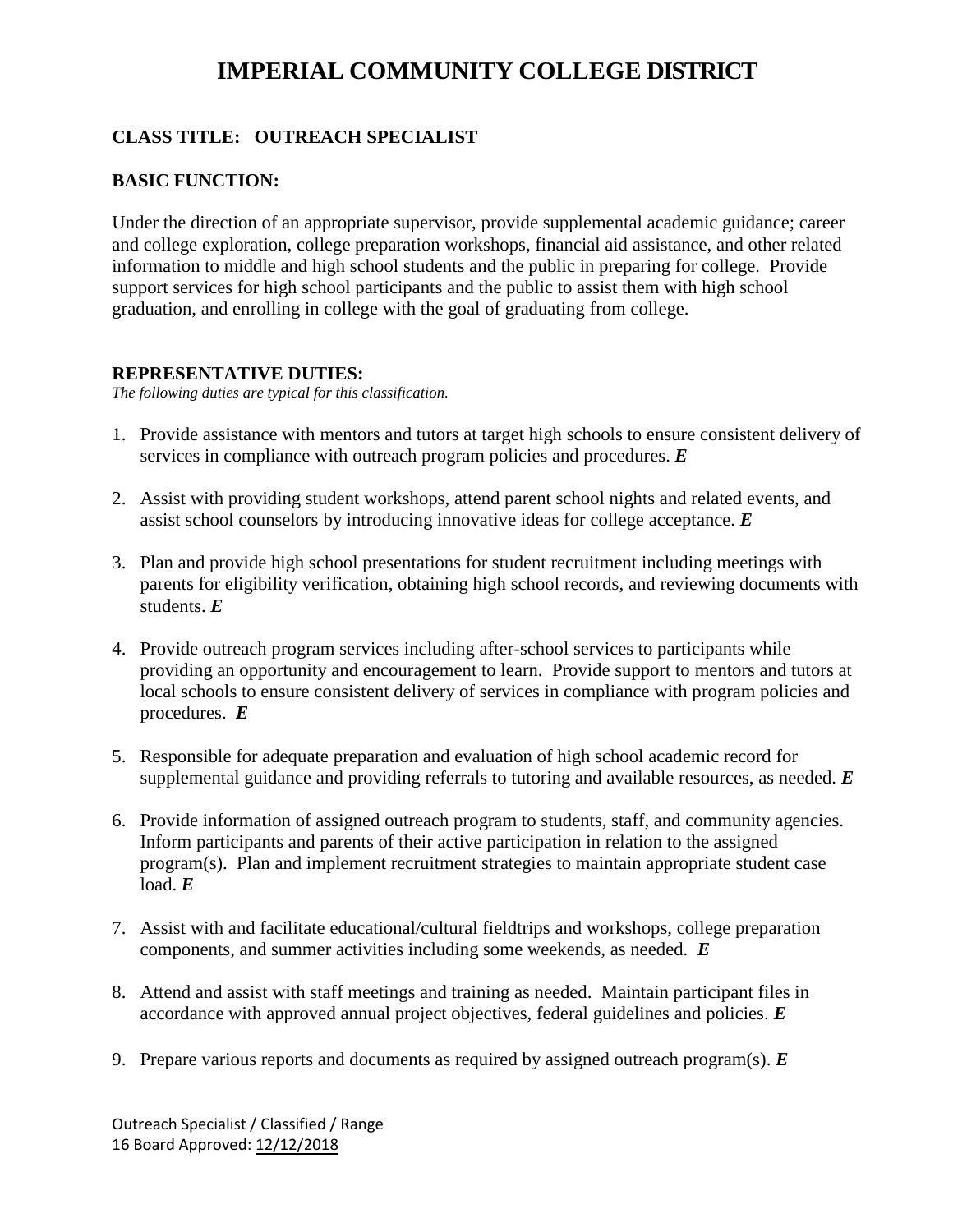- 10. Maintain close track of senior graduation and college status to include financial aid, scholarship, and college applications; SAT/ACT Prep; and college enrollment and completion status. *E*
- 11. Attend trainings, workshops, and conferences to maintain current and share best practices related to assigned outreach program(s). *E*
- 12. Assists with the development and maintenance of social media content, websites, brochures, posters, and other informational literatures related to assigned outreach program(s). *E*
- 13. Serve on various participatory governance and screening committees.
- 14. Other related duties as assigned.

# **KNOWLEDGE AND ABILITIES**

## **Knowledge of:**

- Computers and software programs.
- Board policies and procedures.
- Federal, state and local laws, codes, and regulations.
- Postsecondary educational opportunities.
- Enrollment and Financial Aid systems.
- Modern office practices, procedures and equipment.
- Recordkeeping techniques
- Public relations techniques

#### **Ability to:**

- Work independently with little direction
- Establish and maintain cooperative and effective working relationships with others.
- Meet schedules and timelines.
- Maintain records and prepare reports.
- Exercise good judgment in problem solving and decision making.
- Complete work with many interruptions.
- Operate a variety of office equipment.
- Make arrangements for meetings and conferences.
- Work with and exhibit sensitivity to the diverse population of community college students.
- Work as a member of a team.
- Maintain accurate and complete records.
- Communicate effectively with others orally and in writing.

# **EDUCATION AND EXPERIENCE:**

Associate Degree in counseling, social work, human relations, liberal studies, social science, career development, education or related fields from an accredited college or combined equivalent experience of at least two years of relevant experience working in a student services area.